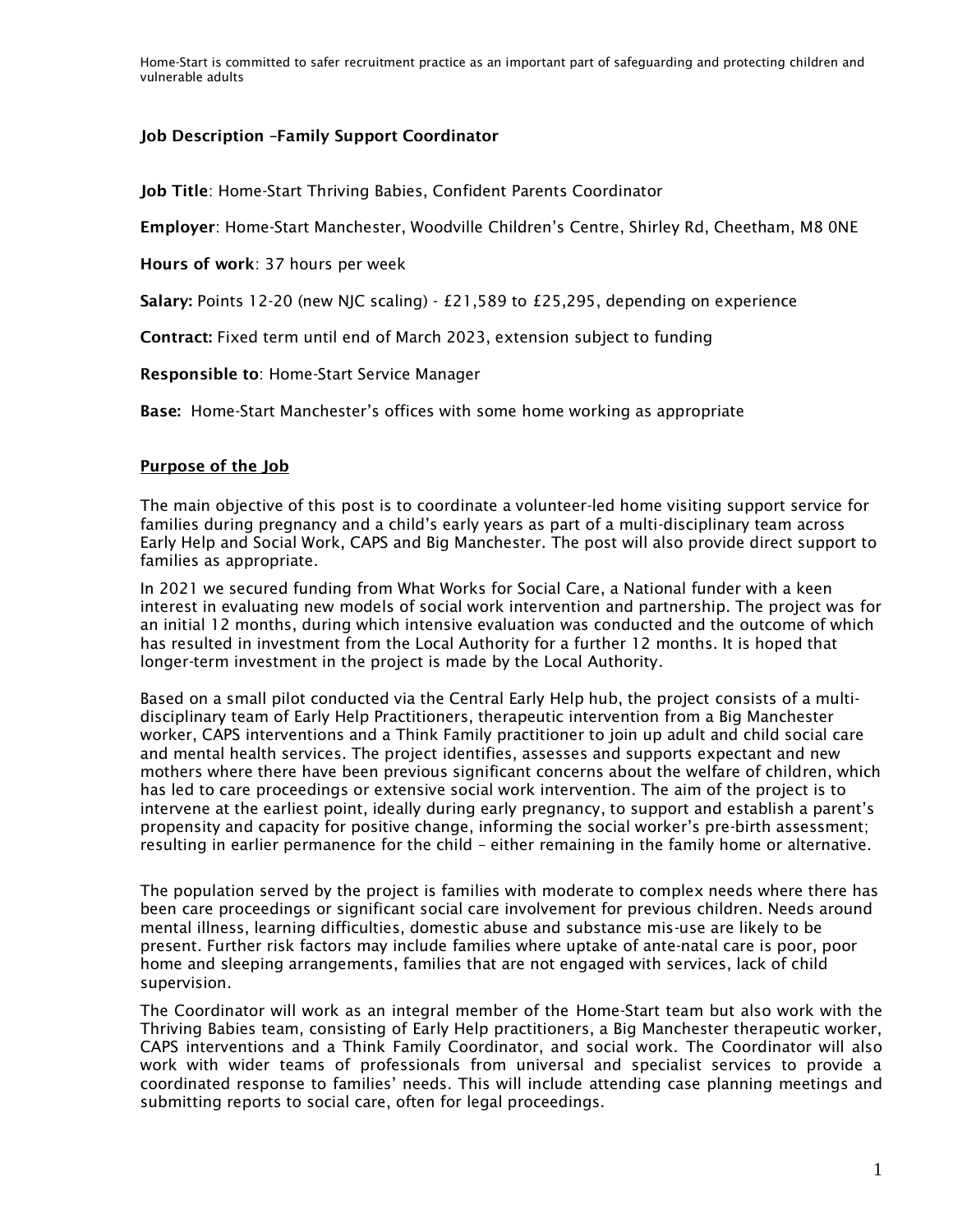Home-Start is committed to safer recruitment practice as an important part of safeguarding and protecting children and vulnerable adults

The Coordinator will be experienced in working with families in their own home, with complex needs and safeguarding risks. They will be skilled in recognising and responding to safeguarding concerns, be apt in completing strengths-based assessments and have a deep understanding of early trauma and the impact on later life. They will be experienced in assessing and managing risk alongside social workers and have a sound understanding of the social work and legal system.

The Coordinator will also have an in-depth understanding of the expectations and needs of volunteers, particularly when working with complex families. They will need an appreciation and commitment to supporting volunteers to offer consistent and safe support.

### Working Environment

To work in a variety of environments including families' homes, children's centres, nurseries, health clinics, etc. The post holder is expected to drive between visits. Liaison with other agencies will require the post holder to attend meetings in Children's Social Care, health, voluntary settings and educational settings across Manchester, but primarily in the north and central districts.

Home working is also expected.

### Main Responsibilities

#### Support to Families

- Accept allocations of cases from the Thriving Babies panel or within the Core team and assess the needs of families through self assessment and existing professional assessments.
- In collaboration with the family and project team, agree Home-Start's role in the support plan and create a plan for Home-Start support.
- Work directly with families, if required, before they 'step down' to volunteer support or where deemed not appropriate for a volunteer.
- Introduce families to appropriate support, including Home-Start volunteers and support from other agencies.
- Ensure support to families is reviewed at regular intervals and at the end of Home-Start support, in line with current Home-Start guidance.
- Undertake designated responsibilities to safeguard and promote children's welfare.
- Maintain high standards in supporting families within the Home-Start model, embracing reflective practice through clinical Supervision.
- Ensure equality of opportunity, fairness and diversity in all aspects of work.
- Adhere to data protection and information sharing policy and procedure.
- Be responsible for working at all times within the appropriate Safeguarding guidelines.
- Carry out thorough risk assessments to protect the safety of yourself and volunteers when visiting families in their own homes.
- To plan and organise own workload. This includes receiving referrals, liaising and coworking with colleagues, and prioritising and planning support.

### Managing Volunteers

- Create and implement regular volunteer recruitment drives to attract sufficient numbers of volunteers, ensuring that the expectations of volunteers is clear.
- Carry out robust selection of volunteers in line with Home-Start's procedures to ensure quality and safety, given particular consideration to the project's cohort.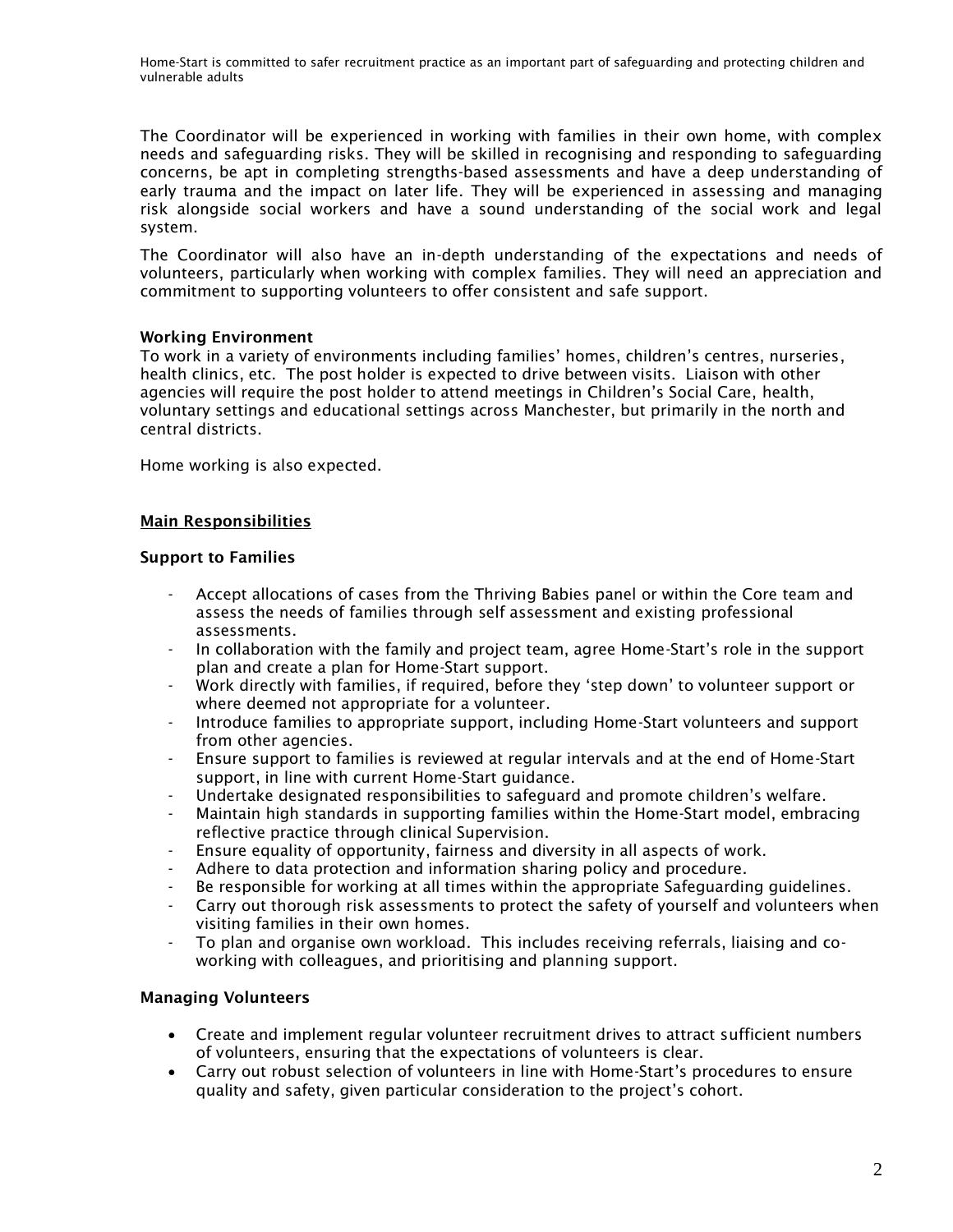- Contribute as directed to the delivery of the Home-Start preparation course in full and to a high standard to prospective volunteers
- Deliver an additional training session on motivational interviewing, assessing risk and parenting capacity to volnteers.
- Give careful consideration to and appropriately match volunteers to families.
- Support volunteers to engage families in a range of activities designed to build their resilience and support networks, and improve whole family well-being.
- Provide support and supervision for volunteers, alongside informal support contact.
- Ensure volunteers submit regular, high quality records of the support to families.

## Working in Partnership

- Work closely with the Thriving Babies team to accept appropriate cases for direct and volunteer support.
- Ensure appropriate liaison with other professionals.
- Develop a strong relationship with social work and early help.
- Work with the Think Family Coordinator to address barriers and issues of adult and children's services not working together.
- Share and learn from others best practice in complex families
- Provide timely and detailed factual reports to social workers and attend case planning meetings.
- Network appropriately to promote the project and attract volunteers.

## Supporting the work of Home-Start

- Contribute to the effective day to day operation of Home-Start in accordance with the Home-Start Memorandum & Articles of Association, Home-Start, Standards & Methods of Practice, Home-Start Agreement and Quality Assurance Standards.
- Undertake work as delegated by the CEO to support the strategic management, development and future funding of Home-Start.
- Support the implementation and review of all Home-Start policies and procedures.
- Comply with Home-Start's administration, monitoring and financial systems.
- Promote the work of Home-Start and the project.

### Financial & Physical Responsibilities

- The post holder has a personal duty of care in relation to the use of and storage of equipment and resources, including DVD recorders, DVD camera, TV and computer.
- To ensure that the environment for family work is clean, safe and appropriate.
- To use audio-visual aids in teaching and learning environments. This includes the use of filming and computer playback equipment.
- To use computers for data collection, report writing and audit purposes.

# Information Resources

- To maintain high standards of record keeping including electronic data entry recording, and letter writing.
- To contribute to the development of records to accurately monitor relevant information to evaluate the project. This will include pre and post evaluations for each family.
- Undertake audits and evaluations of the service.